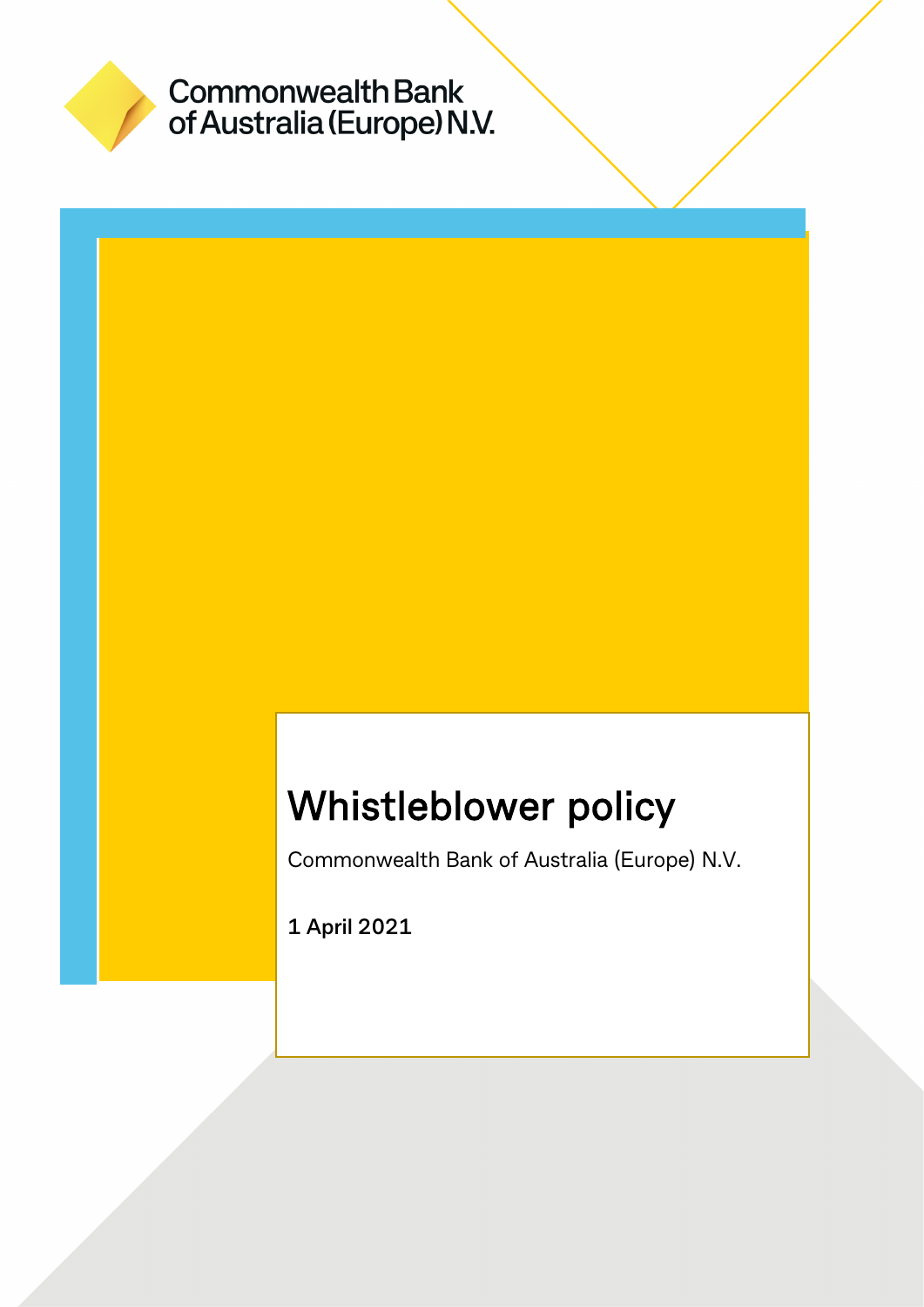#### **Document control table**

| <b>Version Number</b> |            | Date Issued / Reviewed   Amendment Description |
|-----------------------|------------|------------------------------------------------|
| 1.0                   | Jan 2020   |                                                |
| -2.0                  | April 2021 | Revision of Policy owner and roles within      |
|                       |            | Whistleblower Policy                           |

#### **Approval**

| <b>Version Number</b> | Date Issued / Reviewed   Approval |                       |
|-----------------------|-----------------------------------|-----------------------|
|                       | April 2021                        | Management Board N.V. |
|                       | <b>April 2021</b>                 | Supervisory Board     |

#### **Bank use only**

This Whistleblower Policy ("Policy") is intended for internal use only and should not be used outside Commonwealth Bank of Australia (Europe) N.V. ("CBA N.V.") without first obtaining the consent of the CEO, CBA N.V. The matters reflected in this Policy are applicable as at the date shown and may be updated from time to time.

#### **Statement of confidentiality**

The information contained in this Policy is confidential and proprietary to CBA N.V. This document is to be held in strict confidence and should not be disclosed, duplicated or used, in whole or in part, for any purpose, other than to Group.

#### **Scope**

This Policy applies to CBA N.V. which is a fully owned subsidiary of the Commonwealth Bank of Australia.

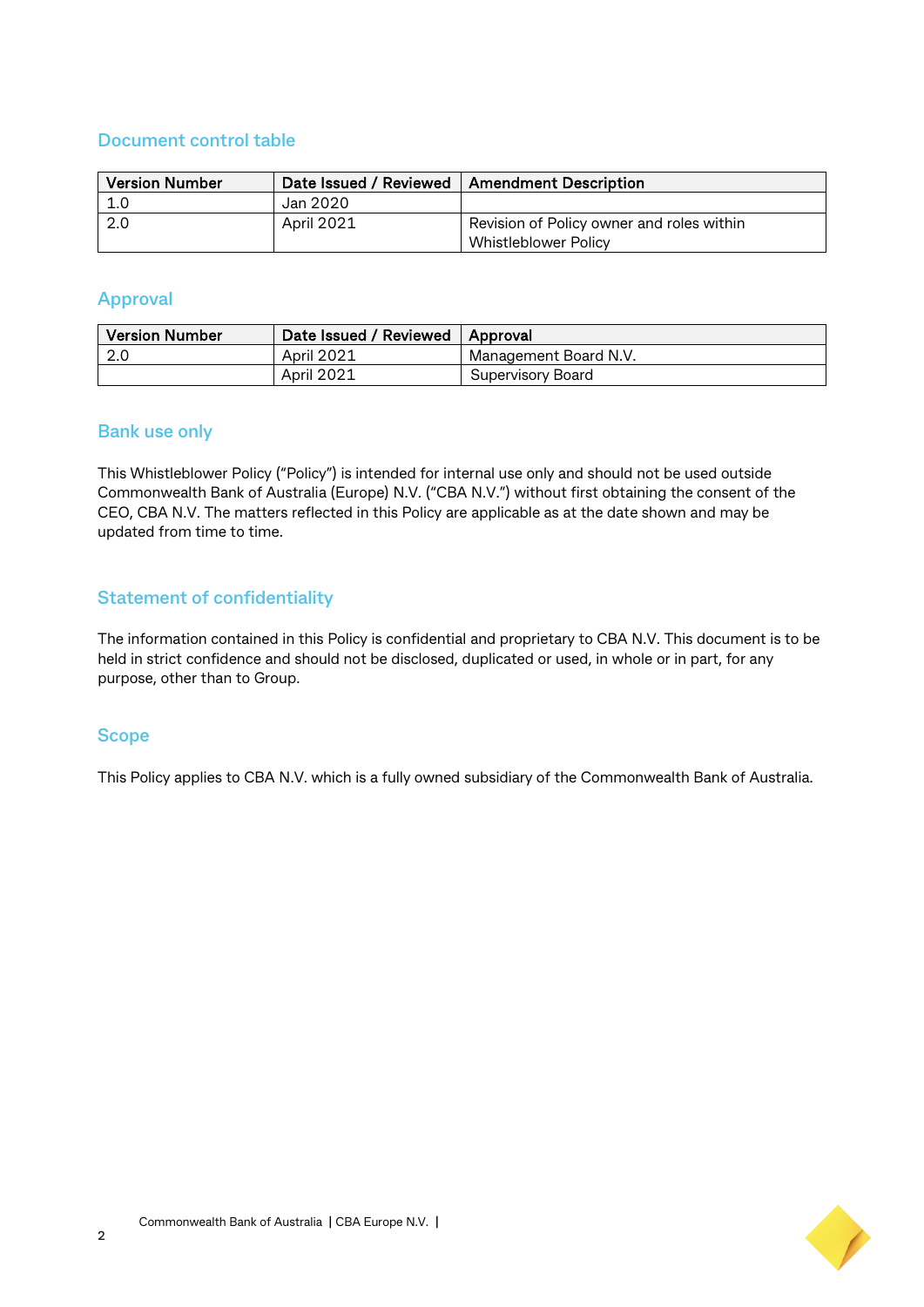## **Table of contents**

| 1. Purpose                                                                                           | 4              |
|------------------------------------------------------------------------------------------------------|----------------|
| 2. Scope                                                                                             | 4              |
| 3. Policy Principles                                                                                 | 4              |
| 3.1 Protection                                                                                       | 4              |
| 3.2 Support                                                                                          | 5              |
| 3.3 Breach of Policy                                                                                 | 5              |
| 4. Disclosure of Misconduct                                                                          | 5              |
| 4.1 Anonymity                                                                                        | 6              |
| 5. Assessment of Disclosure                                                                          | 6              |
| 6. Investigations                                                                                    | 7              |
| 6.1 Review of the Allegations                                                                        | $\overline{7}$ |
| 6.2 Investigation process                                                                            | 7              |
| 6.3 Investigation findings                                                                           | $\overline{7}$ |
| 7. Escalations                                                                                       | $\overline{7}$ |
| 7.1 Whistleblower Protection Officer (see below under chapter Governance for further clarifications) | $\overline{7}$ |
| 7.2 Escalations to the MGC                                                                           | 8              |
| Error! Bookmark not defined.<br>7.3 Reporting to regulators                                          |                |
| 8. Governance                                                                                        | 8              |
| 8.1 Reporting to authorities by second line                                                          | 10             |
| 8.2 Record keeping                                                                                   | 10             |
| 9. Training and awareness                                                                            | 10             |
| 10. Data protection                                                                                  | 10             |
| 11. Confidentiality                                                                                  | 10             |
| 12. Ownership and supervision of the Policy                                                          | 11             |
| 13. Definitions                                                                                      | 11             |

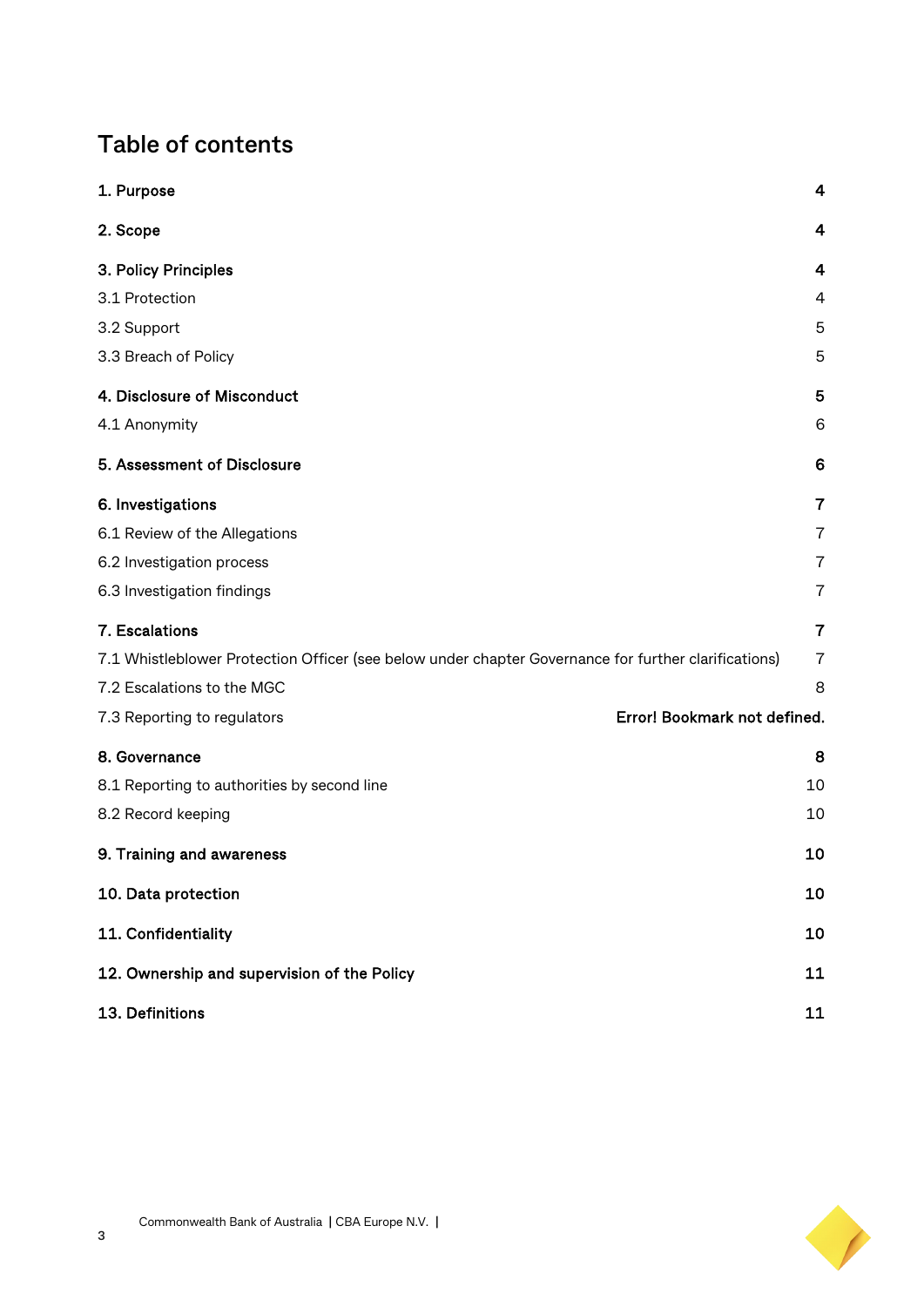## <span id="page-3-0"></span>**1. Purpose**

This Policy sets out the Commonwealth Bank of Australia (Europe) N.V.'s Whistleblower Policy based on the Dutch Whistleblower Act (*Wet Huis voor klokkenluiders*) and Dutch Financial Supervision Act (*Wet op het financieel toezicht*). This Policy provides for processes and protections provided by CBA N.V. regarding the disclosure of Misconduct.

CBA N.V. strives to maintain a culture in which employees are encouraged to comply with laws, regulations, internal policies, CBA values (i.e. care, courage and commitment) and to act with integrity at all times. It should be safeguarded that Employees (and third parties) are enabled to ask questions and raise concerns or suspicions on reportable Misconduct or incidents within CBA N.V. safely, timely and adequately.

This could be anything from serious Misconduct to observing something that does not feel quite right. CBA N.V. will support you throughout raising a concern through the SpeakUP Program and does not tolerate any form of retaliation or victimisation as a result of you speaking up in accordance with this Policy.

This Policy describes what Employees should do if they suspect or observe such behaviour and/or act, a 'suspected wrongdoing', or the deliberate cover up of Detrimental Conduct.

## <span id="page-3-1"></span>**2. Scope**

This Policy aims to provide clarity on how CBA N.V. supports you so that you:

- are encouraged to express your concerns;
- know how to express your concerns;
- know what will happen when you express your concerns; and
- feel safe in expressing your concerns

The Whistleblowing Policy applies to all employees as well as others with a connection to CBA N.V. such as contractors, suppliers, brokers and auditors.

#### <span id="page-3-2"></span>**3. Policy Principles**

The Policy outlines:

- what could be reported;
- who may submit a report;
- protection of the Whistleblower;
- recipients of reportable conduct;
- raising reportable conduct externally (i.e. to third parties other than CBA N.V.)

#### <span id="page-3-3"></span>**3.1 Protection**

You will have access to the assistance of the Whistleblower Protection Officer as provided in this Policy.

The Whistleblower Protection Officer's role is to: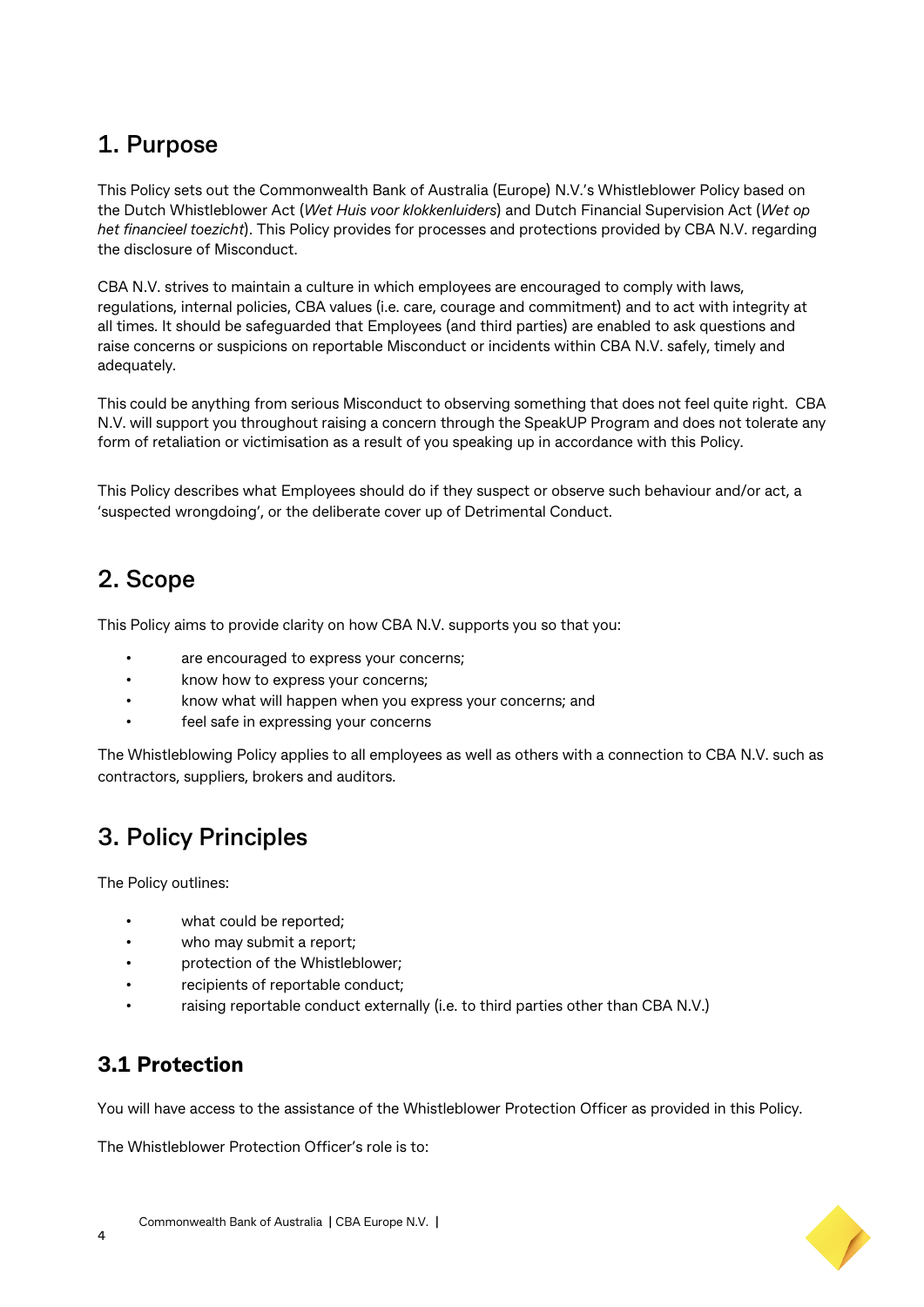- seek to protect you from Detrimental Conduct;
- assist you in maintaining your wellbeing;
- maintain your confidentiality, where relevant, including as required by law;
- review and consider any complaints of reportable Detrimental Conduct or any concern that your disclosure has not been dealt with in accordance with this Policy; and
- escalate any matter the Whistleblower Protection Officer considers appropriate to CBA N.V.'s Misconduct Governance Committee ("MGC").

In accordance with the Dutch Civil Code, CBA N.V. strictly prohibits all forms of Detrimental Conduct against you.

CBA N.V. will take all reasonable steps to protect you from Detrimental Conduct and will take appropriate actions where Detrimental Conduct has been raised.

CBA N.V. also strictly prohibits all forms of Detrimental Conduct against people who are involved in an investigation of a Whistleblower Disclosure in response to their involvement in that investigation.

#### <span id="page-4-0"></span>**3.2 Support**

If you are a current or former Employee (or an immediate family member thereof), you may access CBA N.V.'s confidential counselling service, MyCoach as provided by Group. Current and former Employees may also request additional support from the Whistleblower Protection Officer if required.

CBA N.V. will endeavour to support you, but it will not be able to provide the same practical support to nonemployees that it provides to current employees. Therefore, the processes in this Policy will be adapted and applied to the extent reasonably possible.

CBA N.V. will at all times be able to raise and address with you matters that arise in the ordinary course of your employment or contractual relationship (for example, any separate performance or Misconduct concerns).

CBA N.V. may, at its discretion, grant you immunity from internal disciplinary proceedings relating to matters that come to light as a result of your Whistleblower Disclosure.

#### <span id="page-4-1"></span>**3.3 Breach of Policy**

Breach of this Policy may be regarded as Misconduct, which may lead to disciplinary action (including termination of employment or engagement). An individual may also be exposed to criminal or civil liability for a breach of relevant legislation.

Any alleged breach of this Policy will be taken seriously and, if appropriate, will be separately investigated. Potential or realised breaches of obligations outlined in this Policy must be escalated according to the Issues and/or Incident Management Procedures.

#### <span id="page-4-2"></span>**4. Disclosure of Misconduct**

You may report the suspicion of Misconduct directly to (all being an "Eligible Recipient"):

- A member of the CBA N.V. Management or Supervisory Board
- CBA N.V.'s Head of Departments

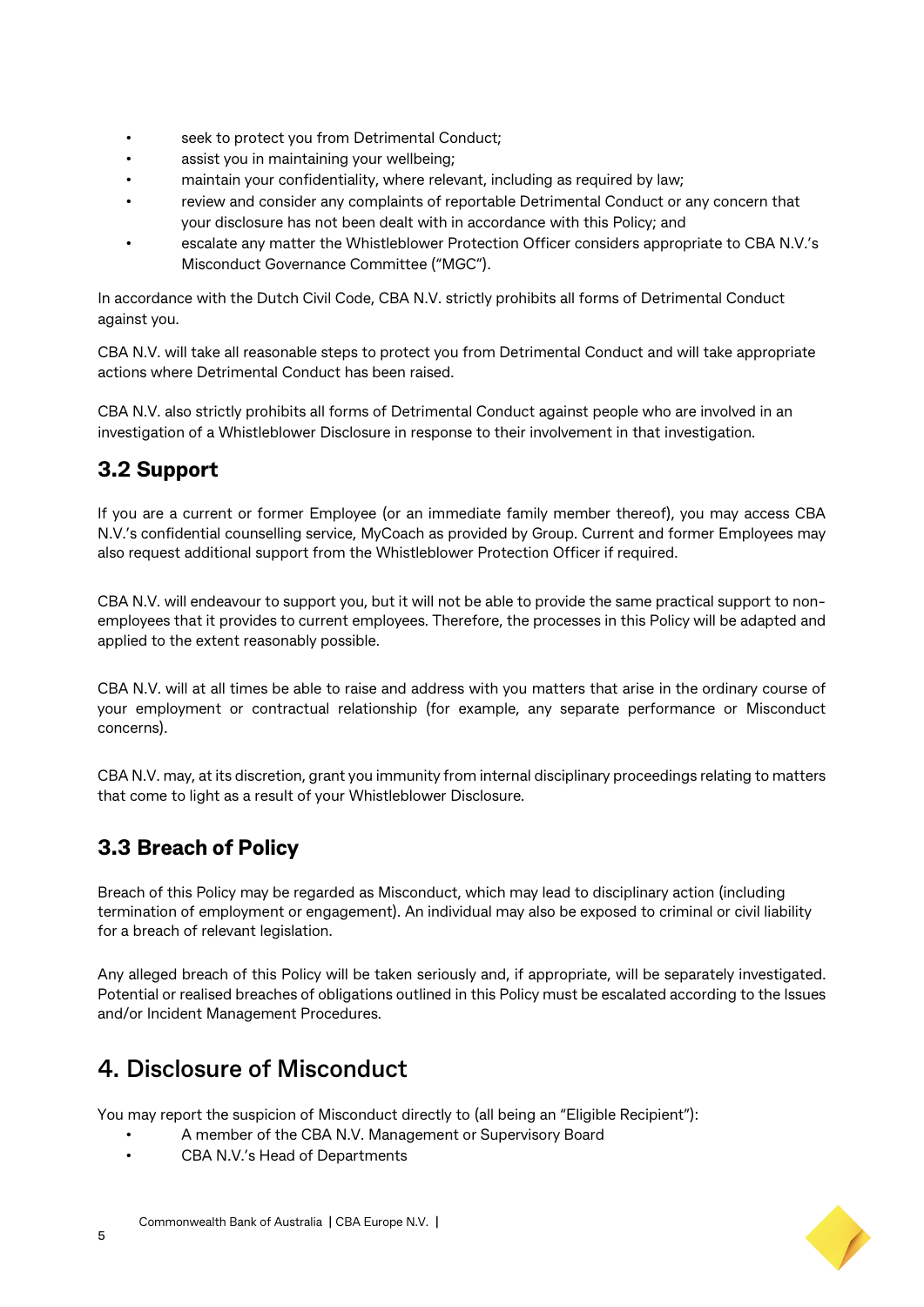• The The SpeakUp Program through the SpeakUp Hotline: The SpeakUP Hotline is a 24/7 dedicated service managed by an external vendor on behalf of both Group (including CBA N.V.).The Hotline can be contacted as follows:

- o From the Netherlands on a 24-hour hotline on 0800-0270001;
- o from overseas on +31 800-0270001; or
- o by email t[o speakup@speakuphotline.com.au](mailto:speakup@speakuphotline.com.au)

Although we encourage you to directly report the suspicion of Misconduct to an Eligible Recipient, alternatively, you may also report the suspicion of a Misconduct directly to the competent regulators.

A suspicion of Misconduct can be reported outside CBA N.V. to:

- the Dutch Authority for the Financial Markets (AFM);
- the Dutch Data Protection Authority (AP);
- the Integrity Reporting Desk of De Nederlandsche Bank (DNB); or
- to the House for Whistleblowers (Het Huis voor Klokkenluiders) in case the Misconduct qualifies as suspected misconduct (vermoeden van een misstand) as set out in article 1 sub d of the Act House for Whistleblower (Wet Huis voor Klokkenluiders);

in accordance with the applicable procedures as determined by the competent regulators.

#### <span id="page-5-0"></span>**4.1 Anonymity**

When making a disclosure of Misconduct, you may do so anonymously. Whilst you are encouraged to share your identity when making a disclosure of Misconduct, as it will make it easier for CBA N.V. to address your disclosure of Misconduct, you are not required to do so. If you do not share your identity, CBA N.V. will assess your disclosure of Misconduct in the same way as if you had revealed your identity.

However, there may be some practical limitations in conducting the investigation if you do not share your identity. If an anonymous disclosure of Misconduct is made through the SpeakUP Service, you will receive a unique reference. You can then contact the SpeakUP Service to provide further information or request an update at any time.

#### <span id="page-5-1"></span>**5. Receipt and assessment of Disclosure**

You will receive a written acknowledge of receipt from the SpeakUP Program or other Eligible Recipient of Misconduct within seven days of making a disclosure. The SpeakUP Program or other Eligible Recipient of Misconduct will assess whether a disclosure falls within the intended scope of this Policy. The SpeakUP Program or other Eligible Recipient of Misconduct has the discretion to assess and determine that a disclosure will not be dealt with under this Policy, if the disclosure does not fall within the scope of this Policy. You will be informed of such assessment within three months after the acknowledgement of receipt. All qualifying Whistleblower Disclosures will be referred to a Whistleblower Investigation Officer ("WIO").

When making a disclosure of Misconduct, you will be expected to have reasonable grounds to suspect the information you are disclosing is true. You will not be penalised if the information turns out to be incorrect. However, you must not make a report you know is not true, or is misleading. Where it is found that you knowingly made a false report, this may be a breach of the CBA N.V.'s Code of Conduct and this Policy and will be considered a serious matter that may result in disciplinary action. There may also be legal consequences if you make a knowingly false report.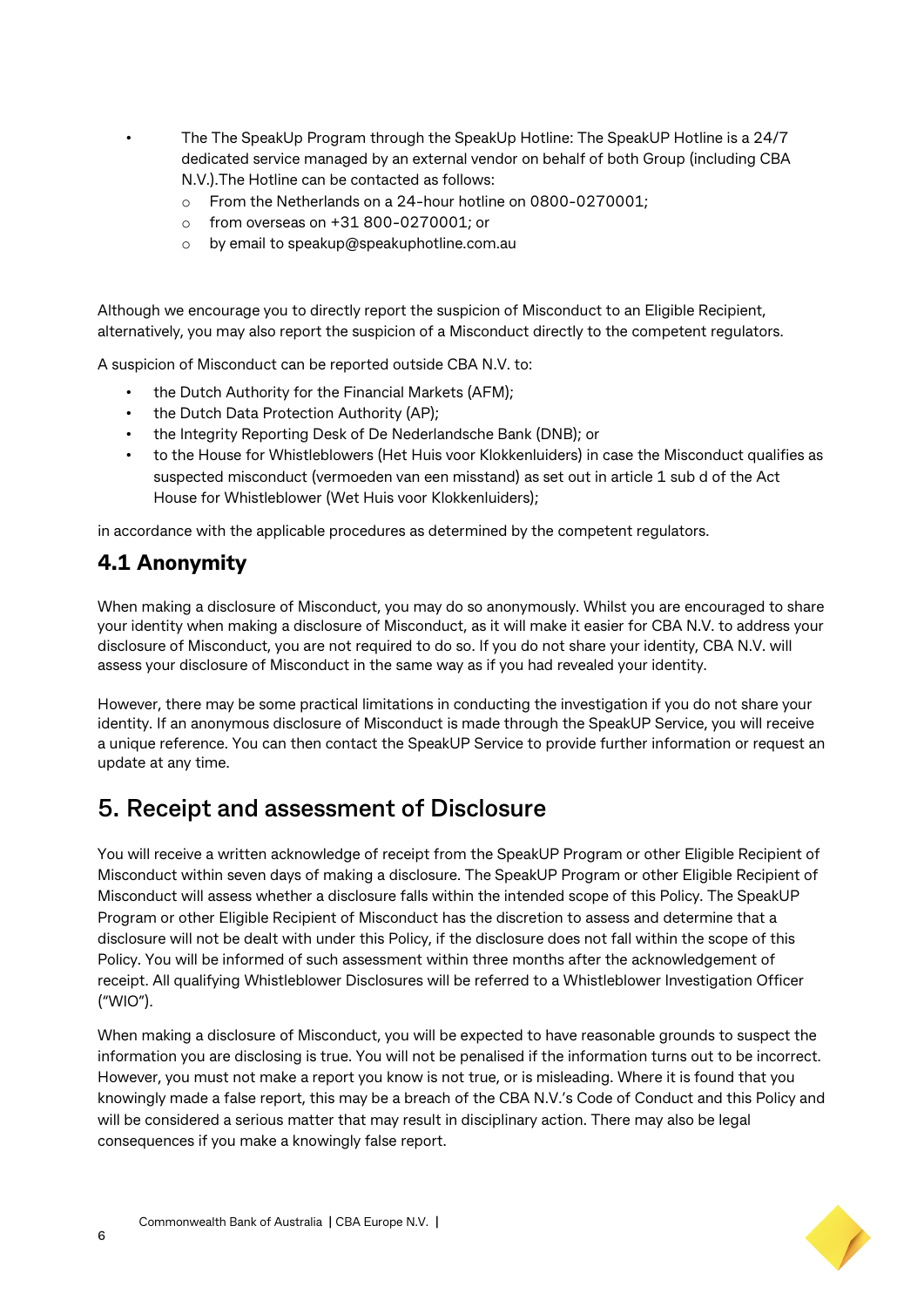## <span id="page-6-0"></span>**6. Investigations**

#### <span id="page-6-1"></span>**6.1 Review of the Allegations**

The Whistleblower Investigation Officer will carry out a preliminary review of the Whistleblower Disclosure and will decide whether the allegations raised should be investigated. Whilst not all Whistleblower Disclosures will necessarily lead to an investigation, they will be assessed and a decision made as to whether they should be investigated. For example, the WIO may decide that the Allegations were investigated previously and that a new investigation will not be undertaken.

CBA N.V.'s response to a Whistleblower Disclosure will vary depending on its nature (including the amount of information provided). Within three months after the acknowledgement of receipt, the WIO will advise you of the decision whether to investigate, unless the WIO has received no means to contact you.

If the WIO decides that the Allegations will be investigated, the WIO will conduct or commission an investigation.

#### <span id="page-6-2"></span>**6.2 Investigation process**

Investigations will follow a fair process, be conducted in as timely a manner as the circumstances allow and be independent of the person(s) about whom an allegation has been made. To the extent permitted under applicable laws the WIO will, as appropriate, provide you with feedback on the progress and expected timeframes of the investigation within three months after the acknowledgement of receipt. Provided there are no restrictions or other reasonable bases for doing so, persons against whom an allegation has been made will be informed of the allegation and will have an opportunity to respond to any allegation.

#### <span id="page-6-3"></span>**6.3 Investigation findings**

The investigation may conclude with a report from the Whistleblower Reporting Officer ("WRO"). The report will include a summary of the Misconduct raised and any findings and actions taken.

To the extent permitted under applicable laws and where applicable, the WIO may inform you on the actions taken or envisaged as a result of the investigation within three months after the acknowledgement of receipt. To the extent permitted under applicable laws, the WIO may also inform a person against whom allegations have been made of the findings.

## <span id="page-6-4"></span>**7. Escalations**

#### <span id="page-6-5"></span>7.1 **Whistleblower Protection Officer (see below under chapter Governance for further clarifications)**

You should immediately inform the Whistleblower Protection Officer ("WPO") if you are concerned that:

- you may be, are being, or have been subjected to Detrimental Conduct; or
- your disclosure has not been dealt with in accordance with this Policy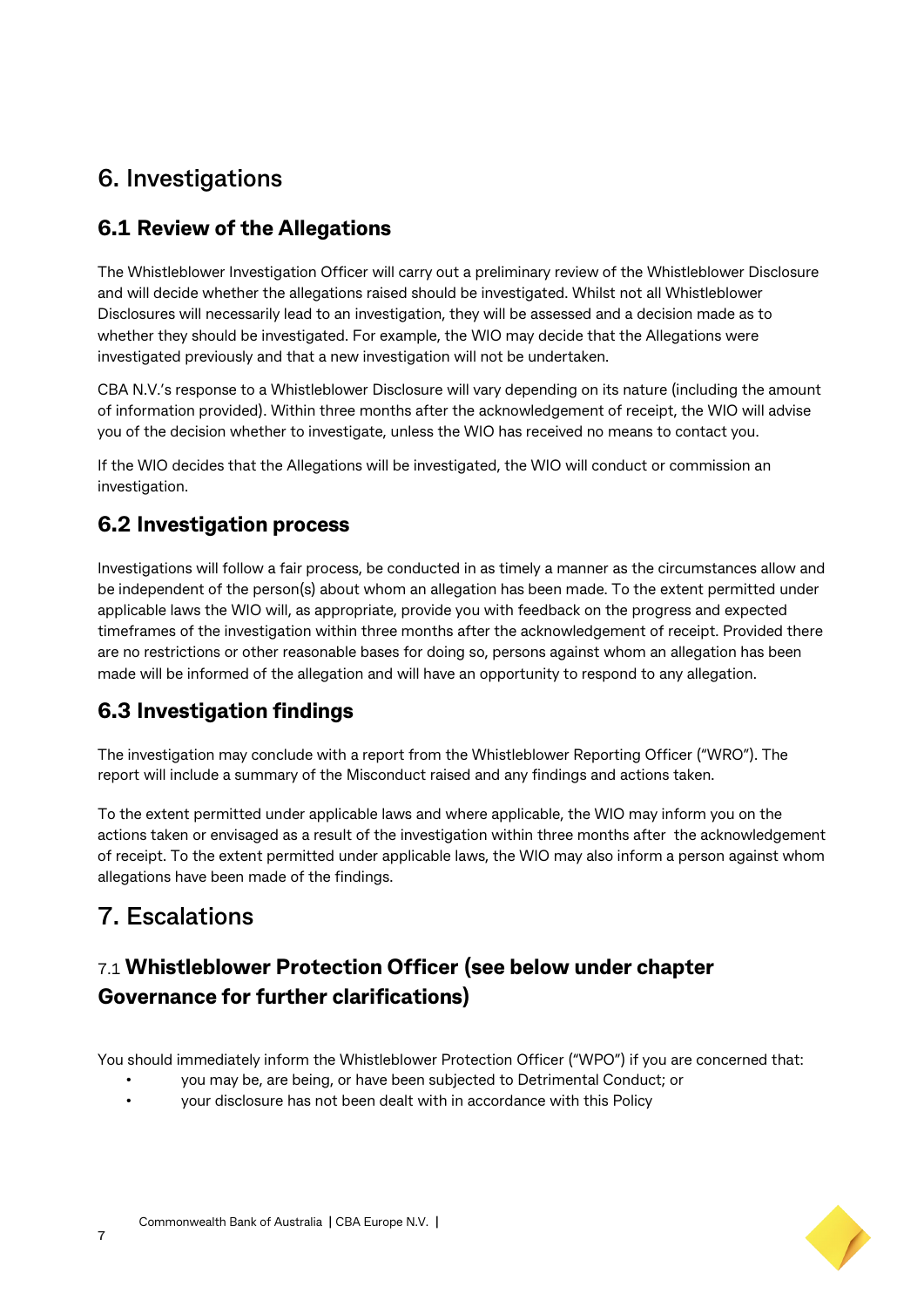The Whistleblower Protection Officer will consider the concerns you have raised and, if appropriate, may take such action as the WPO considers appropriate. Please note however that the WPO may not be able to take action if you wish to remain anonymous.

#### <span id="page-7-0"></span>**7.2 Escalations to the MGC**

You may escalate your concern directly to the Chair of the MGC if you consider that:

- the Whistleblower Protection Officer has not adequately resolved a complaint regarding Detrimental Conduct; or
- the Policy has not been followed by CBA N.V.

You may request that the Whistleblower Protection Officer escalate your concerns to the MGC if you are not satisfied with the:

- findings of the investigation; or
- decision of the Whistleblower Investigation Officer not to conduct an investigation.

If you make such a request, you may provide the Whistleblower Protection Officer with a written submission to be sent to the MGC setting out your concern. When considering the request, the MGC is not required to reopen or reinvestigate the matter.

#### <span id="page-7-1"></span>**8. Governance**

CBA N.V. has a MGC that comprises of:

- CBA N.V. Management Board (Chaired by the CEO)
- CBA N.V. HR; and
- Other persons appointed to the MGC, if and when needed.

In the event that members of the management board are conflicted, they may be substituted by members of the supervisory board.

In addition, in CBA N.V. the following roles will be allocated as following:

- Whistleblower Investigation Officer (Head of Compliance and/or Head of Legal, or any substitute in case of a conflict of interest);
- Whistleblower Protection Officer (Head of HR, or any substitute in case of a conflict of interest);
- Whistleblower Reporting Officer (Line 1 Operational Risk manager, or any substitute in case of a conflict of interest).

This Policy has five principal roles. Their accountabilities are set out in the following table.

| If you are                                                                                                           |                        | You are accountable for                                                                                            |
|----------------------------------------------------------------------------------------------------------------------|------------------------|--------------------------------------------------------------------------------------------------------------------|
| the MGC (including its members<br>individually)                                                                      | $\bullet$              | Championing the Whistleblower<br>program and overseeing the<br>implementation and effectiveness of<br>the program. |
| the Whistleblower Investigation<br>Officer, being:<br>CBA N.V. Head of Compliance /<br>Head of Legal (or substitute) | $\bullet$<br>required. | Determine whether Allegations<br>raised should be investigated and<br>commission an investigation as               |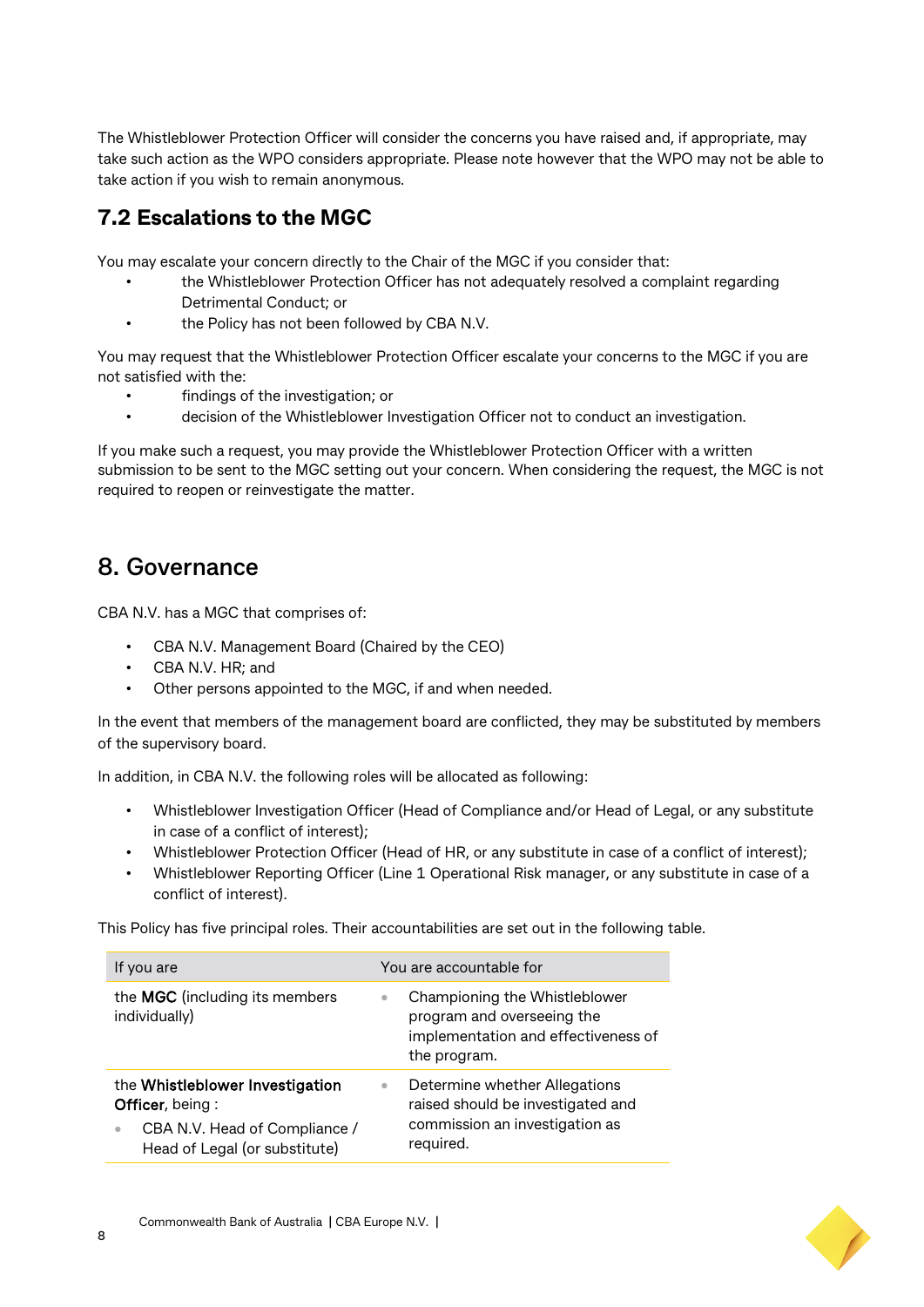| the Head of Group<br>$\ddot{\phantom{a}}$<br>Investigations & SpeakUP (or<br>delegate) in the event the Group<br>is involved in the investigation; | $\ddot{\phantom{a}}$<br>$\bullet$   | Follow an objective and fair process,<br>conduct the investigation in a timely<br>manner and be independent of the<br>person(s) about whom an Allegation<br>has been made.<br>Provide ongoing feedback on the<br>progress and timeframes of the<br>investigation to the Whistleblower,<br>as appropriate.<br>To the extent permitted, inform the |
|----------------------------------------------------------------------------------------------------------------------------------------------------|-------------------------------------|--------------------------------------------------------------------------------------------------------------------------------------------------------------------------------------------------------------------------------------------------------------------------------------------------------------------------------------------------|
|                                                                                                                                                    |                                     | Whistleblower and/or person(s)<br>against whom Allegations have been<br>made of the investigation findings.                                                                                                                                                                                                                                      |
| Whistleblower<br>Protection<br>the<br>Officer, being CBA N.V. Head of HR<br>(or substitute)                                                        | $\bullet$<br>$\bullet$<br>$\bullet$ | Assess and monitor any risks of<br>Detrimental Conduct.<br>Assist in maintaining the wellbeing<br>of the Whistleblower including<br>protecting confidentiality.<br>Review and consider any complaints                                                                                                                                            |
|                                                                                                                                                    | $\bullet$                           | of Detrimental Conduct.<br>Escalate matters as appropriate to<br>the MGC or other appropriate CBA<br>N.V. governance committee.                                                                                                                                                                                                                  |
| Whistleblower<br>the<br>Reporting<br>Officer, being CBA N.V. Line 1<br>Operational<br>Risk<br>Manager<br>(or<br>substitute).                       | $\bullet$<br>۰                      | Overseeing the SpeakUP Program<br>and triage/assessment of<br>Whistleblower Disclosures.<br>Overseeing the SpeakUP Program's<br>reporting requirements to the CBA<br>N.V. Management Board and Risk<br>and Audit Committee.<br>Overseeing management of a<br>secured central repository for<br>recording of Whistleblower<br>Disclosures.        |
| Group SpeakUp Program                                                                                                                              | ۰<br>$\bullet$                      | Managing the SpeakUP Program.<br>Co-ordinating a Whistleblower<br>training program for eligible<br>recipients, service providers and<br>Staff Members involved in managing<br>and investigating Whistleblower<br>Disclosures.<br>Monitoring and assessing the<br>effectiveness of the SpeakUP<br>service.                                        |

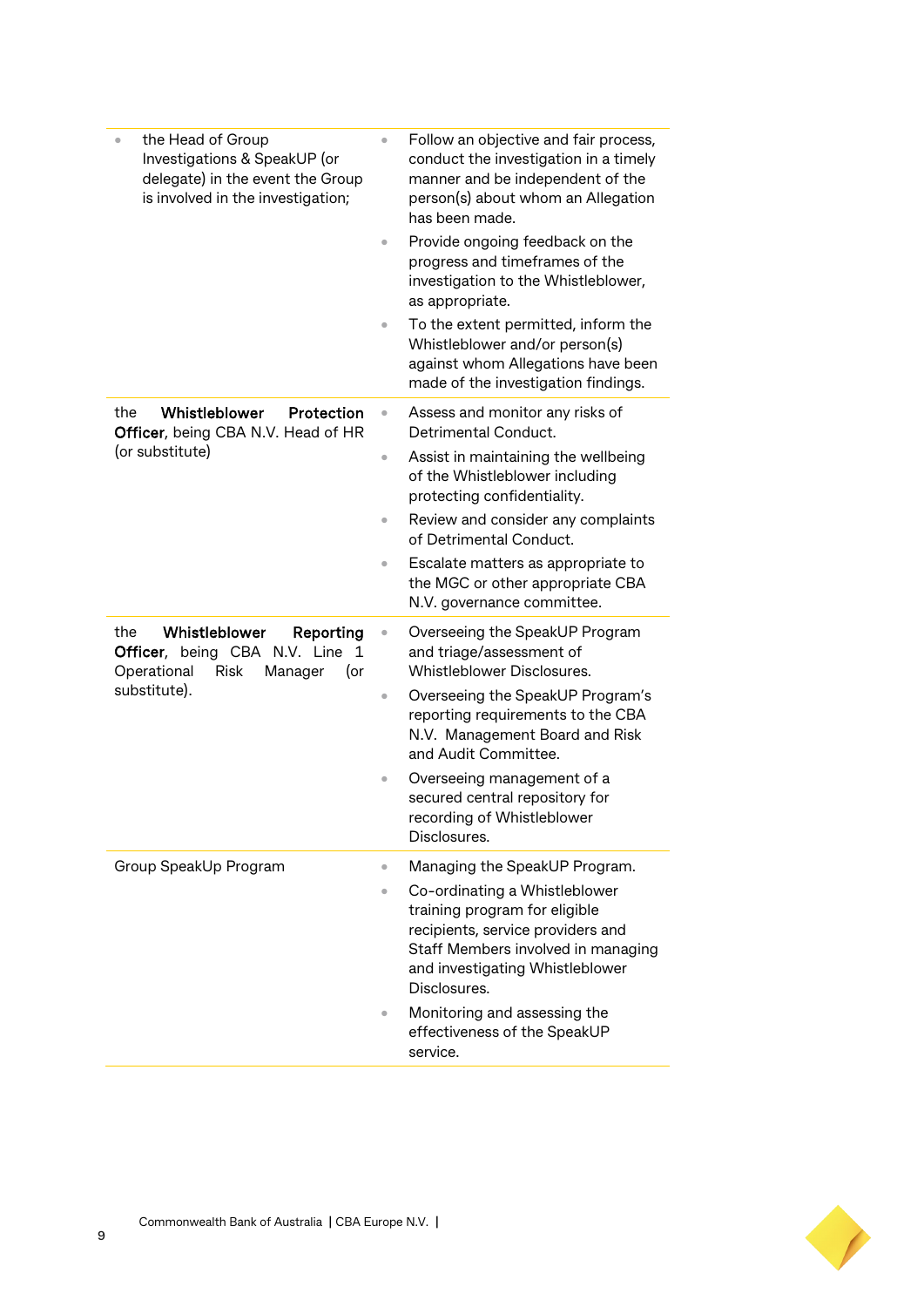#### <span id="page-9-0"></span>**8.1 Reporting to authorities by second line**

There are no specific reporting activities by the Compliance department other than e.g. possible filing of a (police) report to the authorities in case of a wrongdoing of an employee or counterparty. Further, reference is made to the Incident Management Policy.

#### <span id="page-9-1"></span>**8.2 Record keeping**

All records necessary to evidence compliance with mandatory rules and obligations are maintained for the period mentioned in CBA N.V.'s Record Management Policy. The Record Management Policy describes the relevant requirements in relation to data privacy. The Record Management Policy also addresses the conditions for the possibility of extension of this period.

#### <span id="page-9-2"></span>**9. Training and awareness**

This Policy and procedure will be communicated to all CBA N.V. staff through regular communication and training materials co-ordinated via the business manager of CBA N.V.. Training for Eligible Recipients of Misconduct will be provided by the Group SpeakUp Team.

## <span id="page-9-3"></span>**10. Data protection**

Personal data of the Whistleblower and related parties should be protected in accordance with Group Internal Privacy Policy, Group Employee Privacy Statement and the legal requirements of the European Union's General Data Protection Regulation and the Dutch Implementation Act.

CBA N.V. ensures that the personal data that is processed in the context of this Policy shall only be processed for the purpose for which it is collected and shall not be further processed for commercial or other purposes.

## <span id="page-9-4"></span>**11. Confidentiality**

All information received from you will be treated confidentially and sensitively. If you make a disclosure, your identity (or any information which would be likely to identify you) will only be shared if:

- you give your consent to share that information; or
- the disclosure is allowed or required by law (for example, disclosure to a lawyer to get legal advice relating to the law on whistleblowing). CBA N.V. will discuss this with you prior to making the disclosure.

In addition, in the case of information likely to identify you, if it is reasonably necessary to share the information for the purposes of an investigation, all reasonable steps should be taken to reduce the risk that you will be identified.

Further, the non-identifying content of your disclosure may need to be shared in order to report a matter of significance to CBA N.V.'s governance bodies, such as the Management Board, Risk and Audit Committee and MGC.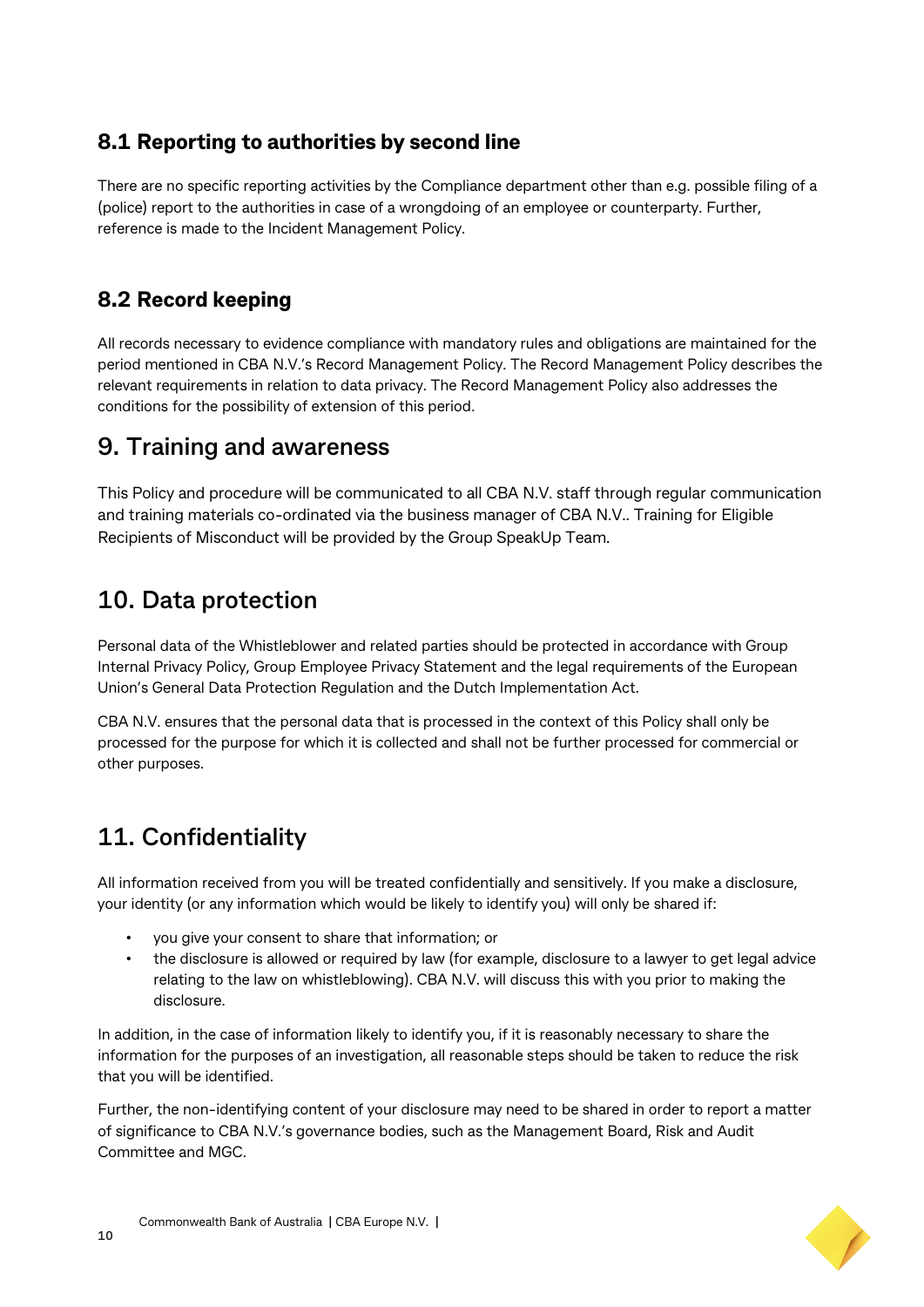## <span id="page-10-0"></span>**12. Ownership and supervision of the Policy**

This Policy is owned by CBA N.V. CEO and must be approved by the Supervisory Board. This Policy will be reviewed and updated annually and where required by legislative, Group policy or regulatory change.

#### <span id="page-10-1"></span>**13. Definitions**

|                         | In this Policy, defined terms are capitalised. Those terms have the meaning given<br>to them below.                                                                                                                                                                                                                                                                                                                                                                    |
|-------------------------|------------------------------------------------------------------------------------------------------------------------------------------------------------------------------------------------------------------------------------------------------------------------------------------------------------------------------------------------------------------------------------------------------------------------------------------------------------------------|
| <b>Allegations</b>      | Allegations of Misconduct raised in a disclosure by a Whistleblower made under<br>this Policy.                                                                                                                                                                                                                                                                                                                                                                         |
| Detrimental<br>Conduct  | Any actual or threatened conduct that could cause a detriment to the<br>Whistleblower as a result of making the disclosure, including:<br>termination of employment;<br>harassment, bullying or intimidation;<br>٠<br>personal or financial disadvantage;<br>٠<br>unlawful discrimination;<br>٠<br>harm or injury, including psychological harm;<br>$\bullet$<br>damage to reputation; or<br>$\bullet$<br>any other conduct that constitutes retaliation.<br>$\bullet$ |
| <b>Employee</b>         | Person who performs or has performed work for CBA N.V. pursuant to an<br>employment contract or a person who performs or has performed work for CBA<br>N.V. other than in the context of an employment relationship.                                                                                                                                                                                                                                                   |
| Group                   | CBA and its onshore and offshore Subsidiaries (excluding The Colonial Mutual<br>Life Assurance Society Limited, CMLA Services Pty Ltd, Jacques Martin Pty Ltd<br>and Jacques Martin Administration and Consulting Pty Ltd) and onshore and<br>offshore controlled entities (being entities that are subject to the control of CBA<br>in terms of section 50AA of the Corporations Act).                                                                                |
| Group<br>Investigations | A specialist team within the Group that is accountable for the investigation of<br>internal fraud, bribery and corruption, serious integrity based misconduct and<br>major external fraud events involving serious or organised crime.                                                                                                                                                                                                                                 |